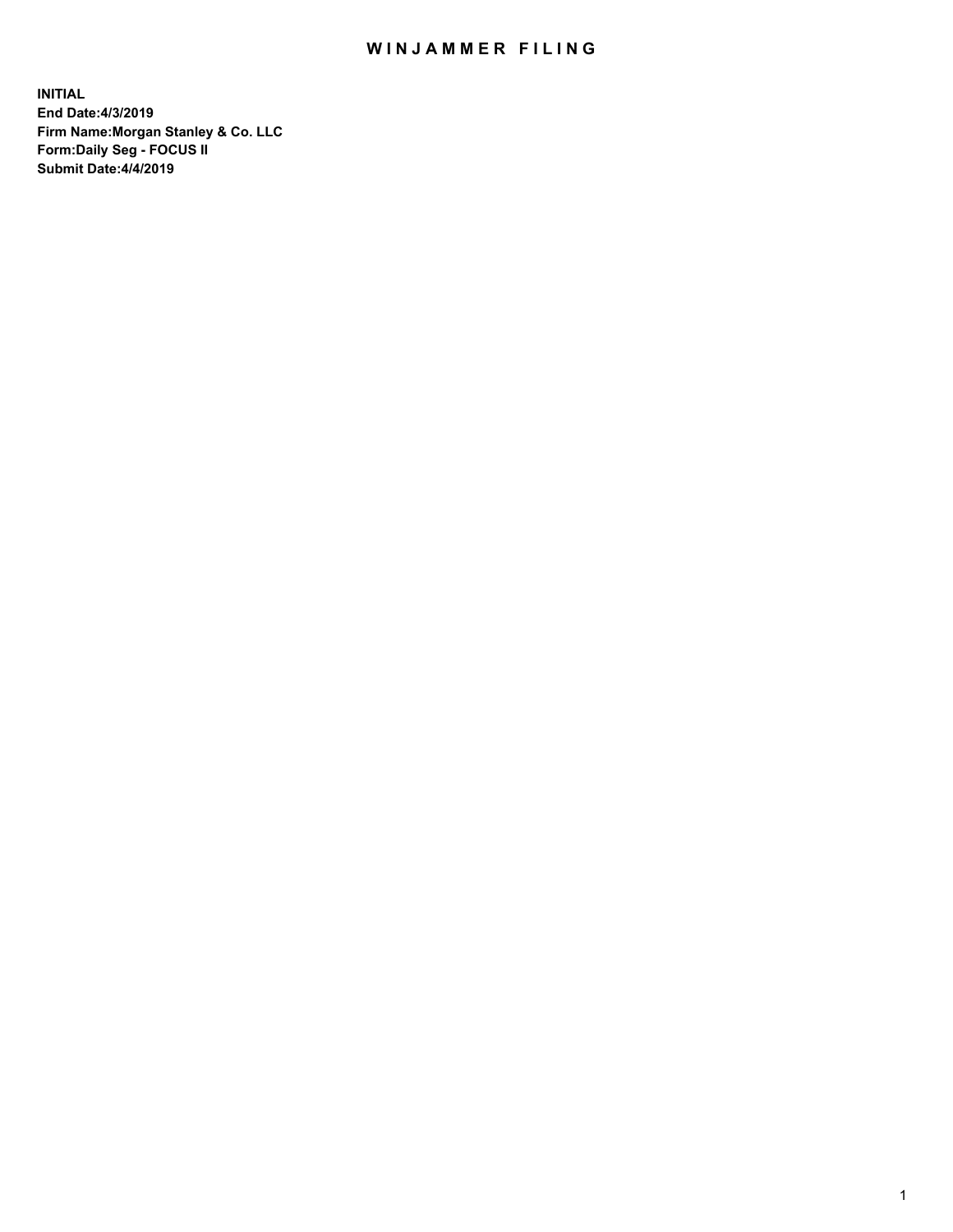**INITIAL End Date:4/3/2019 Firm Name:Morgan Stanley & Co. LLC Form:Daily Seg - FOCUS II Submit Date:4/4/2019 Daily Segregation - Cover Page**

| Name of Company                                                                                                                                                                                                                                                                                                                | Morgan Stanley & Co. LLC                        |
|--------------------------------------------------------------------------------------------------------------------------------------------------------------------------------------------------------------------------------------------------------------------------------------------------------------------------------|-------------------------------------------------|
| <b>Contact Name</b>                                                                                                                                                                                                                                                                                                            | <b>Ikram Shah</b>                               |
| <b>Contact Phone Number</b>                                                                                                                                                                                                                                                                                                    | 212-276-0963                                    |
| <b>Contact Email Address</b>                                                                                                                                                                                                                                                                                                   | Ikram.shah@morganstanley.com                    |
| FCM's Customer Segregated Funds Residual Interest Target (choose one):<br>a. Minimum dollar amount: ; or<br>b. Minimum percentage of customer segregated funds required:% ; or<br>c. Dollar amount range between: and; or<br>d. Percentage range of customer segregated funds required between:% and%.                         | 235,000,000<br><u>0</u><br><u>00</u><br>00      |
| FCM's Customer Secured Amount Funds Residual Interest Target (choose one):<br>a. Minimum dollar amount: ; or<br>b. Minimum percentage of customer secured funds required:%; or<br>c. Dollar amount range between: and; or<br>d. Percentage range of customer secured funds required between:% and%.                            | 140,000,000<br><u>0</u><br>0 <sub>0</sub><br>00 |
| FCM's Cleared Swaps Customer Collateral Residual Interest Target (choose one):<br>a. Minimum dollar amount: ; or<br>b. Minimum percentage of cleared swaps customer collateral required:% ; or<br>c. Dollar amount range between: and; or<br>d. Percentage range of cleared swaps customer collateral required between:% and%. | 92,000,000<br><u>0</u><br>0 Q<br>0 <sub>0</sub> |

Attach supporting documents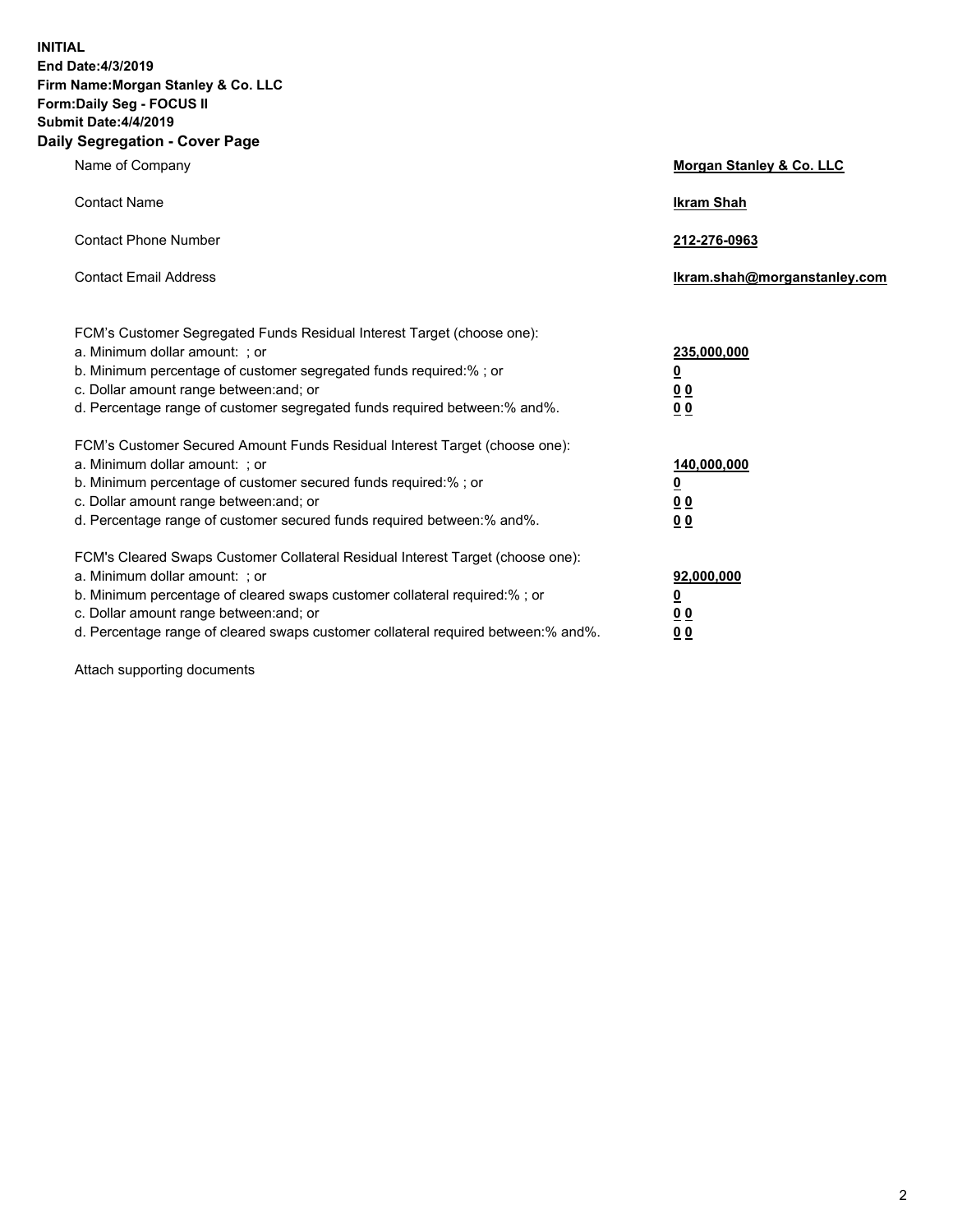## **INITIAL End Date:4/3/2019 Firm Name:Morgan Stanley & Co. LLC Form:Daily Seg - FOCUS II Submit Date:4/4/2019 Daily Segregation - Secured Amounts** Foreign Futures and Foreign Options Secured Amounts Amount required to be set aside pursuant to law, rule or regulation of a foreign government or a rule of a self-regulatory organization authorized thereunder **0** [7305] 1. Net ledger balance - Foreign Futures and Foreign Option Trading - All Customers A. Cash **2,868,152,624** [7315] B. Securities (at market) **2,043,133,309** [7317] 2. Net unrealized profit (loss) in open futures contracts traded on a foreign board of trade **539,177,577** [7325] 3. Exchange traded options a. Market value of open option contracts purchased on a foreign board of trade **8,091,361** [7335] b. Market value of open contracts granted (sold) on a foreign board of trade **-10,516,435** [7337] 4. Net equity (deficit) (add lines 1. 2. and 3.) **5,448,038,436** [7345] 5. Account liquidating to a deficit and account with a debit balances - gross amount **23,539,787** [7351] Less: amount offset by customer owned securities **-22,742,555** [7352] **797,232** [7354] 6. Amount required to be set aside as the secured amount - Net Liquidating Equity Method (add lines 4 and 5) **5,448,835,668** [7355] 7. Greater of amount required to be set aside pursuant to foreign jurisdiction (above) or line 6. **5,448,835,668** [7360] FUNDS DEPOSITED IN SEPARATE REGULATION 30.7 ACCOUNTS 1. Cash in banks A. Banks located in the United States **732,112,622** [7500] B. Other banks qualified under Regulation 30.7 **585,784,198** [7520] **1,317,896,820** [7530] 2. Securities A. In safekeeping with banks located in the United States **134,739,569** [7540] B. In safekeeping with other banks qualified under Regulation 30.7 **0** [7560] **134,739,569** [7570] 3. Equities with registered futures commission merchants A. Cash **7,171,139** [7580] B. Securities **0** [7590] C. Unrealized gain (loss) on open futures contracts **123,117** [7600] D. Value of long option contracts **0** [7610] E. Value of short option contracts **0** [7615] **7,294,256** [7620] 4. Amounts held by clearing organizations of foreign boards of trade A. Cash **0** [7640] B. Securities **0** [7650] C. Amount due to (from) clearing organization - daily variation **0** [7660] D. Value of long option contracts **0** [7670] E. Value of short option contracts **0** [7675] **0** [7680] 5. Amounts held by members of foreign boards of trade A. Cash **1,777,641,933** [7700] B. Securities **1,908,393,740** [7710] C. Unrealized gain (loss) on open futures contracts **539,054,461** [7720] D. Value of long option contracts **8,091,361** [7730] E. Value of short option contracts **-10,516,435** [7735] **4,222,665,060** 6. Amounts with other depositories designated by a foreign board of trade **0** [7760] 7. Segregated funds on hand **0** [7765] 8. Total funds in separate section 30.7 accounts **5,682,595,705** [7770] 9. Excess (deficiency) Set Aside for Secured Amount (subtract line 7 Secured Statement **233,760,037** [7380]

- Page 1 from Line 8) 10. Management Target Amount for Excess funds in separate section 30.7 accounts **140,000,000** [7780]
- 11. Excess (deficiency) funds in separate 30.7 accounts over (under) Management Target **93,760,037** [7785]

[7740]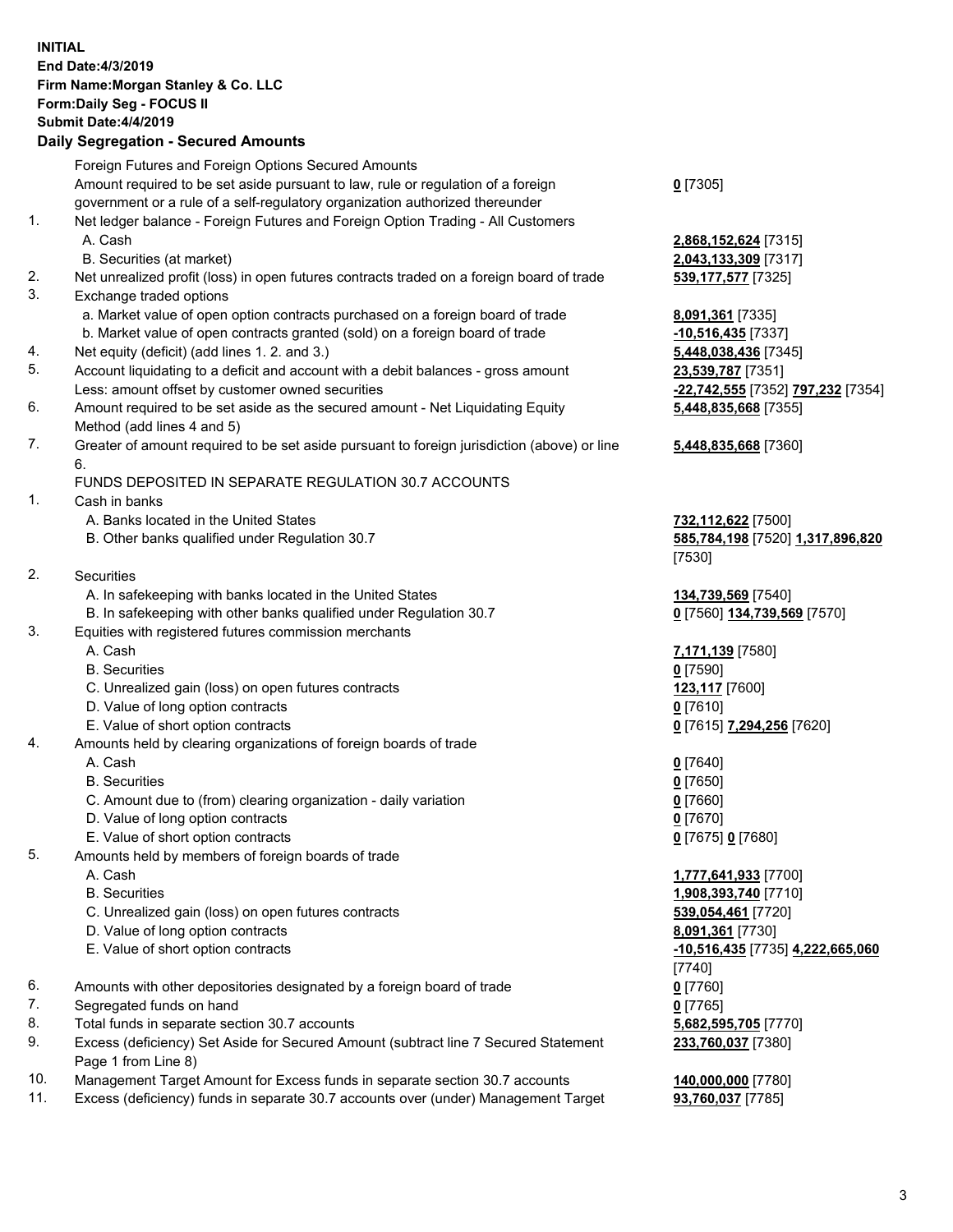**INITIAL End Date:4/3/2019 Firm Name:Morgan Stanley & Co. LLC Form:Daily Seg - FOCUS II Submit Date:4/4/2019 Daily Segregation - Segregation Statement** SEGREGATION REQUIREMENTS(Section 4d(2) of the CEAct) 1. Net ledger balance A. Cash **7,757,916,286** [7010] B. Securities (at market) **6,375,847,775** [7020] 2. Net unrealized profit (loss) in open futures contracts traded on a contract market **2,548,065,364** [7030] 3. Exchange traded options A. Add market value of open option contracts purchased on a contract market **266,296,707** [7032] B. Deduct market value of open option contracts granted (sold) on a contract market **-221,164,234** [7033] 4. Net equity (deficit) (add lines 1, 2 and 3) **16,726,961,898** [7040] 5. Accounts liquidating to a deficit and accounts with debit balances - gross amount **387,851,796** [7045] Less: amount offset by customer securities **-386,799,175** [7047] **1,052,621** [7050] 6. Amount required to be segregated (add lines 4 and 5) **16,728,014,519** [7060] FUNDS IN SEGREGATED ACCOUNTS 7. Deposited in segregated funds bank accounts A. Cash **4,558,033,545** [7070] B. Securities representing investments of customers' funds (at market) **0** [7080] C. Securities held for particular customers or option customers in lieu of cash (at market) **496,900,950** [7090] 8. Margins on deposit with derivatives clearing organizations of contract markets A. Cash **6,082,305,401** [7100] B. Securities representing investments of customers' funds (at market) **0** [7110] C. Securities held for particular customers or option customers in lieu of cash (at market) **5,878,946,825** [7120] 9. Net settlement from (to) derivatives clearing organizations of contract markets **-56,674,581** [7130] 10. Exchange traded options A. Value of open long option contracts **266,296,707** [7132] B. Value of open short option contracts **-221,164,234** [7133] 11. Net equities with other FCMs A. Net liquidating equity **9,656,096** [7140] B. Securities representing investments of customers' funds (at market) **0** [7160] C. Securities held for particular customers or option customers in lieu of cash (at market) **0** [7170] 12. Segregated funds on hand **0** [7150] 13. Total amount in segregation (add lines 7 through 12) **17,014,300,709** [7180] 14. Excess (deficiency) funds in segregation (subtract line 6 from line 13) **286,286,190** [7190]

- 15. Management Target Amount for Excess funds in segregation **235,000,000** [7194]
- 16. Excess (deficiency) funds in segregation over (under) Management Target Amount Excess

**51,286,190** [7198]